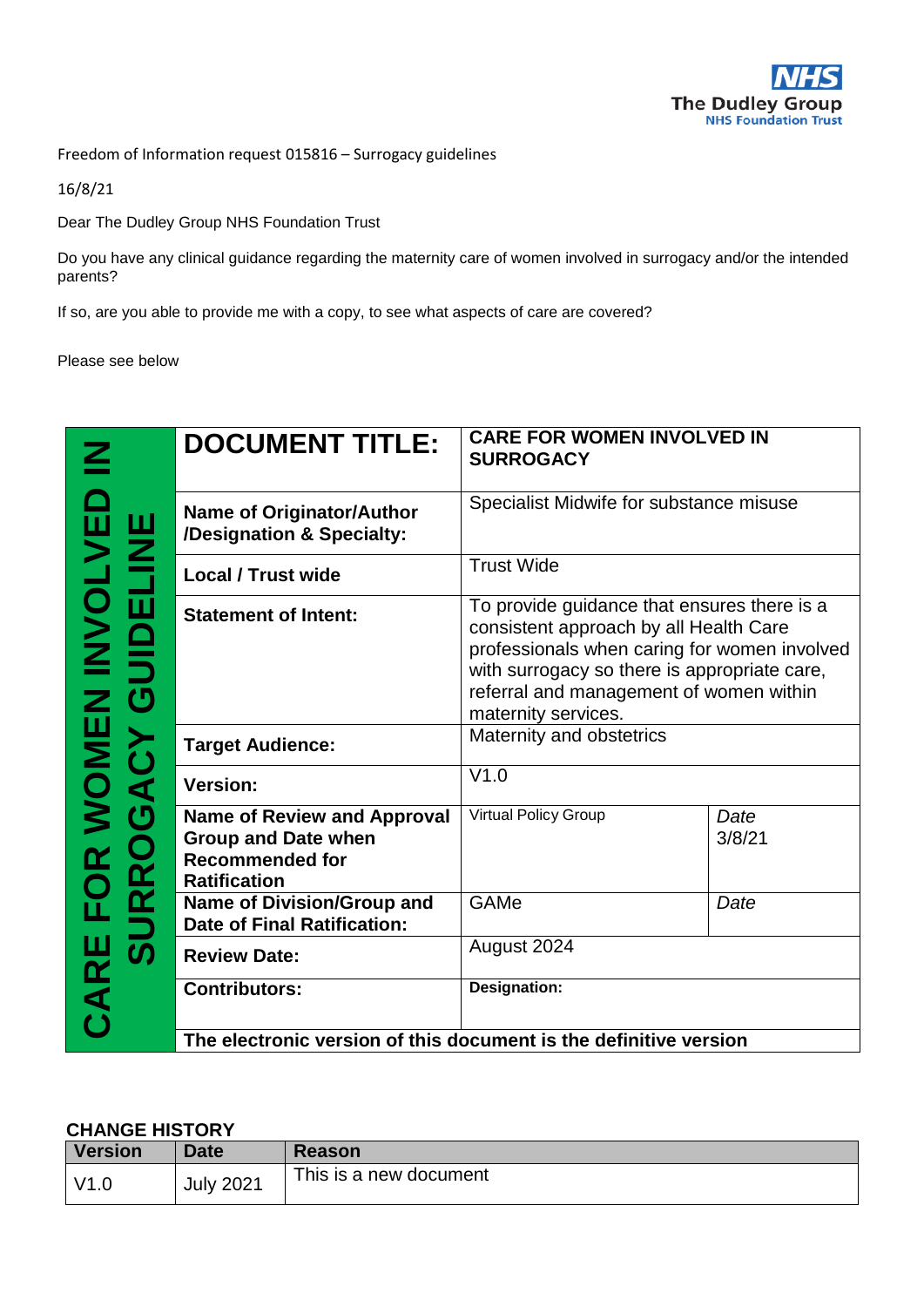A translation service is available for this document. The Interpretation/Translation Policy, Guidance for Staff is located on the intranet under Trust-wide Policies.

### **THE DUDLEY GROUP NHS FOUNDATION TRUST**

### **CARE FOR WOMEN INVOLVED IN SURROGACY**

#### **1. GUIDELINE SUMMARY**

Surrogacy is the act of a woman carrying a pregnancy and giving birth for a family who are unable to conceive or maintain a pregnancy themselves. There should be a holistic approach when providing care to families involved in a surrogacy arrangement and staff should be aware of the legal aspects involved. This should enable maternity services to provide those families with

a safe and high quality experience of birth for both the surrogate and intended parents with good outcomes for the child that takes into account the wishes of the surrogate and the intended parent/parents.

The below flowchart has been devised to act as an overview of the care that should be provided to the surrogate mother and intended parent/s throughout the journey of pregnancy, birth and the postnatal period.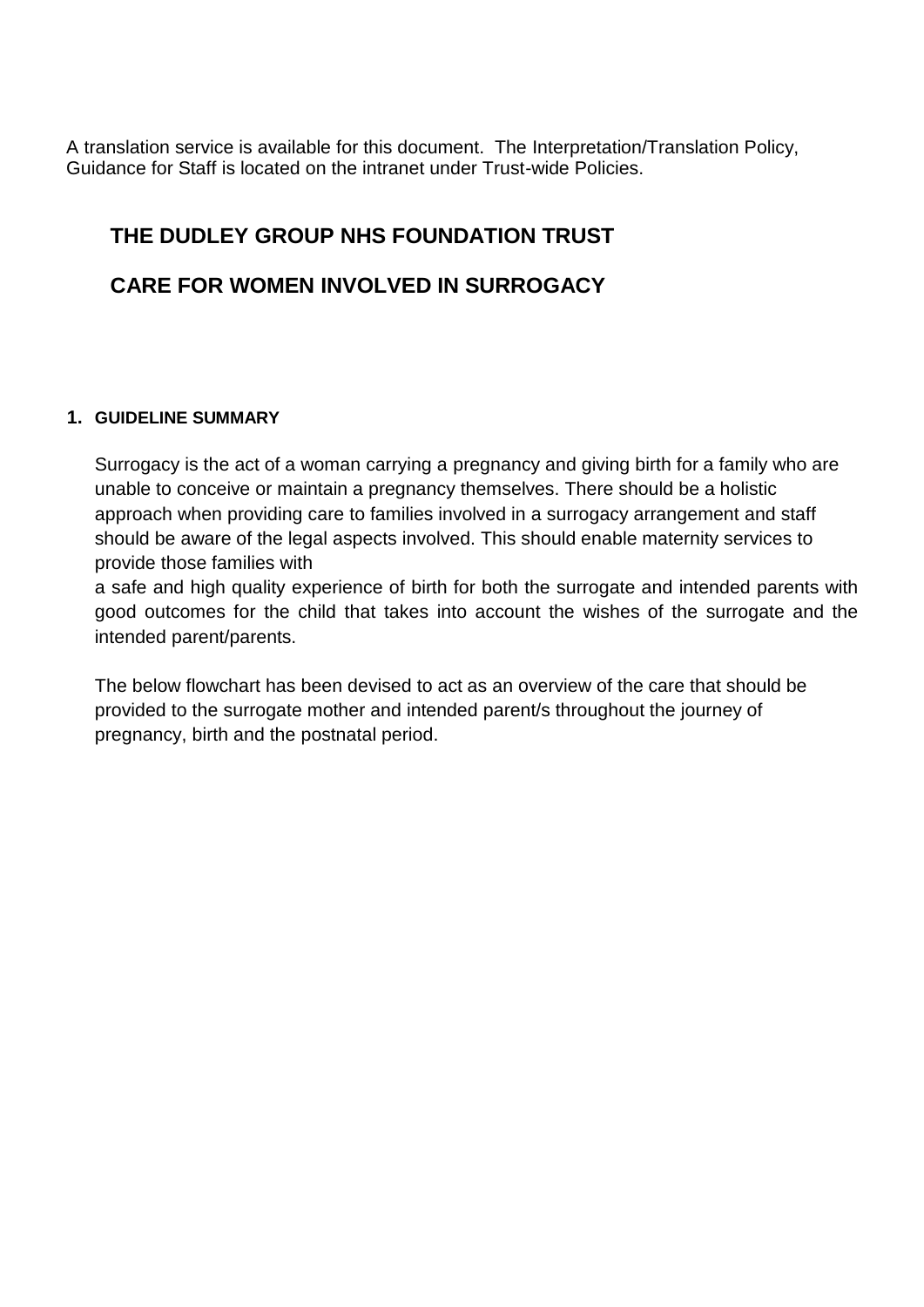

# Surrogacy flowchart

The Woman informs the Midwife during booking history that she is a surrogate. All antenatal care should be provided as per guideline. The midwife should refer to the Specialist Midwives for Vulnerable Women and for consultant led care.

The Surrogate mother should be seen alone where Domestic Abuse Routine Enquiry and Coercive Control Questions should be asked opportunistic and/or routine.

The Specialist Midwives for vulnerable women will arrange to meet with the Surrogate mother and if she consents, the Intended Parent/s to discuss details of the surrogacy arrangement. The wishes and feelings of both the Surrogate and Intended Parents need to be discussed and the Trust's ability to fulfil all reasonable requests.

Consent should be gained from the Intended Parent/s for the Midwife to make contact with the Community Midwife attached to their GP surgery in order to share information in relation to the Surrogacy arrangement and to arrange for a surrogacy assessment to be completed. Any concerns highlighted should be escalated appropriately.

A birth plan should be completed with the surrogate's and Intended Parents' wishes for birth and the postnatal period. A copy should be documented in the hospital antenatal care plan and woman's handheld maternity notes. The appropriate senior managers and lead midwives should have this information shared with them to confirm agreed arrangements and ensure that all staff are well-informed.

Every effort should be made to fulfil reasonable requests regarding postnatal care.



If the newborn is discharged separately to the Surrogate mother, consent should be gained from the surrogate mother and a copy of the consent form documented in the Surrogate's and newborn's records (See appendix).



Rou**2**ti**.**ne**G**p**U**os**ID**tn**E**a**L**ta**IN**l d**E**is**D**ch**E**a**T**r**A**ge**IL**to community care for the Surrogate mother and appropriate community midwifery care for the newborn.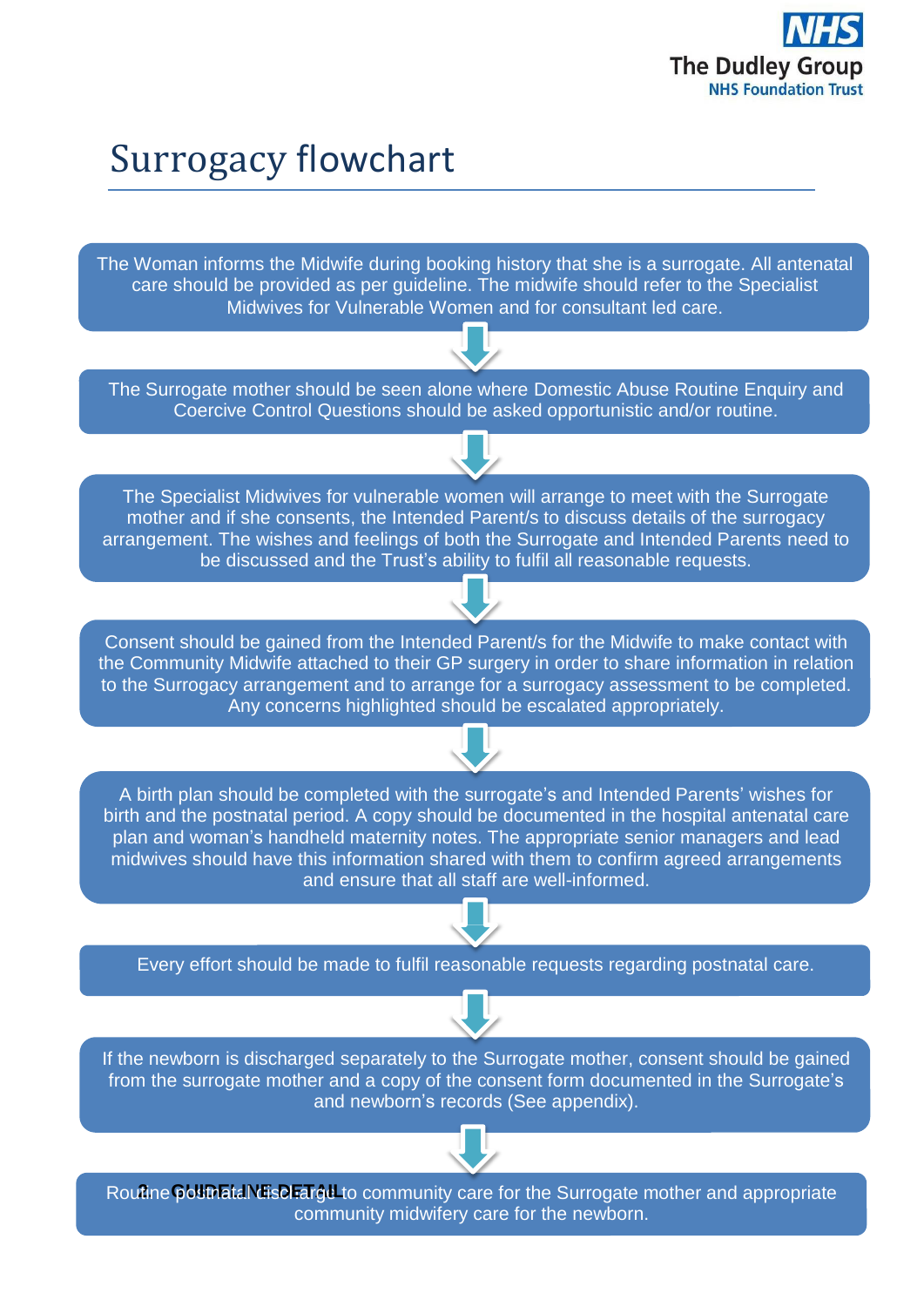As defined by the Surrogacy Act 1985, a 'surrogate mother' means a woman who carries a child in pursuance of an arrangement-

- Made before she began to carry the child, and
- $\sim$  Made with a view to any child carried in pursuance of it being handed over to, and the parental rights being exercised (so far as practicable) by, another person or other persons.

In January 2019 the Government made a change to legislation for The Human Fertilisation & Embryology Act 2008. This change now allows an individual applicant to obtain a parental order.

A parental order transfers legal parenthood to the Intended parent/s after a surrogacy arrangement.

### **2.1 TYPES OF SURROGACY**

*Straight or traditional surrogacy***;** this is when the surrogate mother provides her own egg and the intended father provides a sperm sample. The egg is then fertilised with either naturally or by artificial insemination at home or through artificial insemination with the help of a fertility clinic.

*Gestational, Full or host surrogacy***:** this is when surrogate mother has no genetic link with the child but the embryos usually created from the eggs and sperm of the intended parents (IPs) (or where applicable, donor eggs or sperm). The embryos are created by in-vitro fertilisation in a fertility clinic.

### **2.2. SURROGACY AND THE LAW**

Surrogacy is not prohibited by law. Altruistic surrogacy is a legal and an established way of creating a family in the UK. However, surrogacy through commercial arrangement is illegal (in accordance with section 2 Surrogacy Arrangements Act 1985) and therefore it is an offence for an individual or agency to act on a profit making basis to organise and facilitate a surrogacy arrangement for another person. Any persons or organisation that organise or facilitate a surrogacy arrangement must do so on a non-commercial basis.

Surrogate mothers can however receive reasonable expenses from the intended parents, such as for maternity clothing, insemination and IVF costs and costs of travelling to and from the hospital. More examples can be found in the 'Surrogacy: review for Health Ministers of Current Arrangements for Payments and Regulation 1998' available on the Department of Health website.

Staff should be alert to any third parties (i.e. parties outside of the Surrogate mother and Intended parent/s) who may be acting illegally on a profit making basis. Should staff become suspicious that the parties are involved in a commercial arrangement, they must ensure that they contact the Named Midwife for Safeguarding Children for support and advice.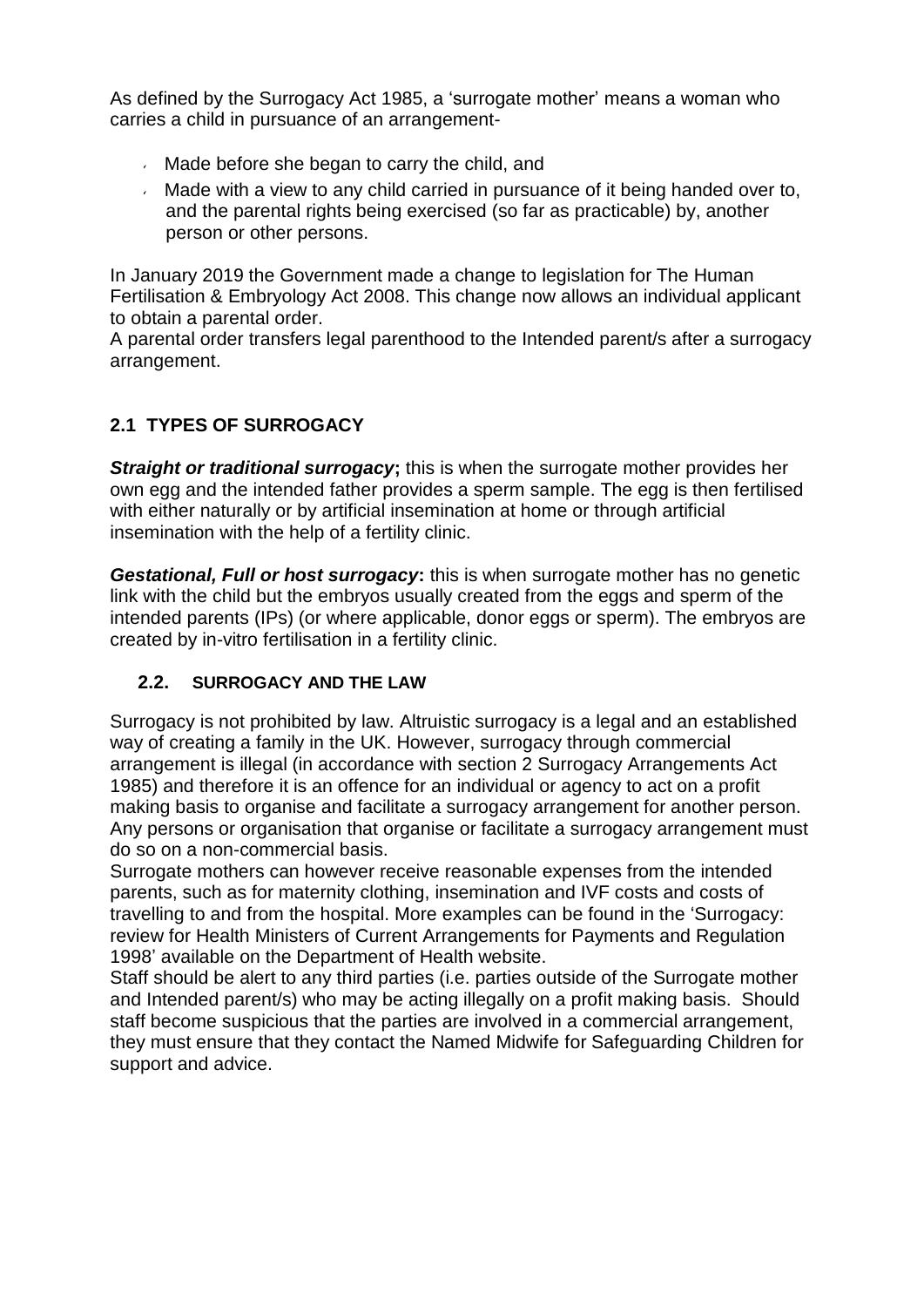#### **2.3. SURROGACY ARRANGEMENTS AND THE LAW**

The Courts have held that a surrogacy arrangement is not a legally binding contract and therefore, an arrangement between the Surrogate Mother and the intended parent/s is not enforceable. Either party are therefore free to change their mind at any time. The surrogate is the legal mother of the surrogate child until a parental order is granted to the intended parent/s, which has been made by a family court. The intended parent/s can begin the process to obtain a Parental order from when the child is six weeks until six months after the birth where certain criteria have been met. These include the surrogate gives consent, the child is being cared for by the intended parent/s and at least one of the intended parents being genetically related to the child.

Due to the legal complexities, health professionals should advise women involved in surrogacy arrangements that they may wish to seek the expert advice of a lawyer (DOH, 2018)

#### **2.4. THE LEGAL STATUS AFTER BIRTH**

*The legal mother*- The surrogate mother is the 'carrying' mother and therefore, in law is the legal mother of the child at birth. This even applies when there is a full surrogacy and the surrogate mother has no genetic link to the child. *The legal father*-

- Where the surrogate mother is married- If the surrogate is married or in a relationship, then the surrogates partner will also assume legal parenthood status. This will assume once the baby is born until a parental order is made.
- Where the surrogate is not married, the IP who has provided the sperm can be registered as the legal father on the birth certificate and will gain parental responsibility for the child.

#### **2.5. HOW THE INTENDED PARENTS BECOME THE LEGAL PARENTS**

*Heterosexual couples*: In order for the intended parent/s to become the legal parents of the baby, they must either apply to adopt the baby or apply for a Parental Order. This is even if both the intended parents are the genetic parents of the baby.

It is important to realise that whilst a surrogate mother and/or the intended parent/s may wish responsibility for the child to pass to the intended parents at birth, the surrogate mother remains legally responsible for the baby until the baby has been legally adopted by the intended parent/s. The intended parents have no formal legal rights over the baby at this time.

*Same sex couples:* The Civil partnership Act 2004 set up the framework to allow same sex couples to achieve legal recognition of their relationship. Civil partners may apply to adopt the child, to apply for a Child Arrangement Order and/or a Parental Order.

Same sex couples could be those in Civil partnerships or those who are married under the marriage (same sex couples) Act 2013.

*Foreign Intended Parents and British Surrogacy*: if neither intended parent is a permanent resident in the UK, they will not be eligible to apply for a Parental Order. Adoption would therefore be the only available option to obtain legal parenthood.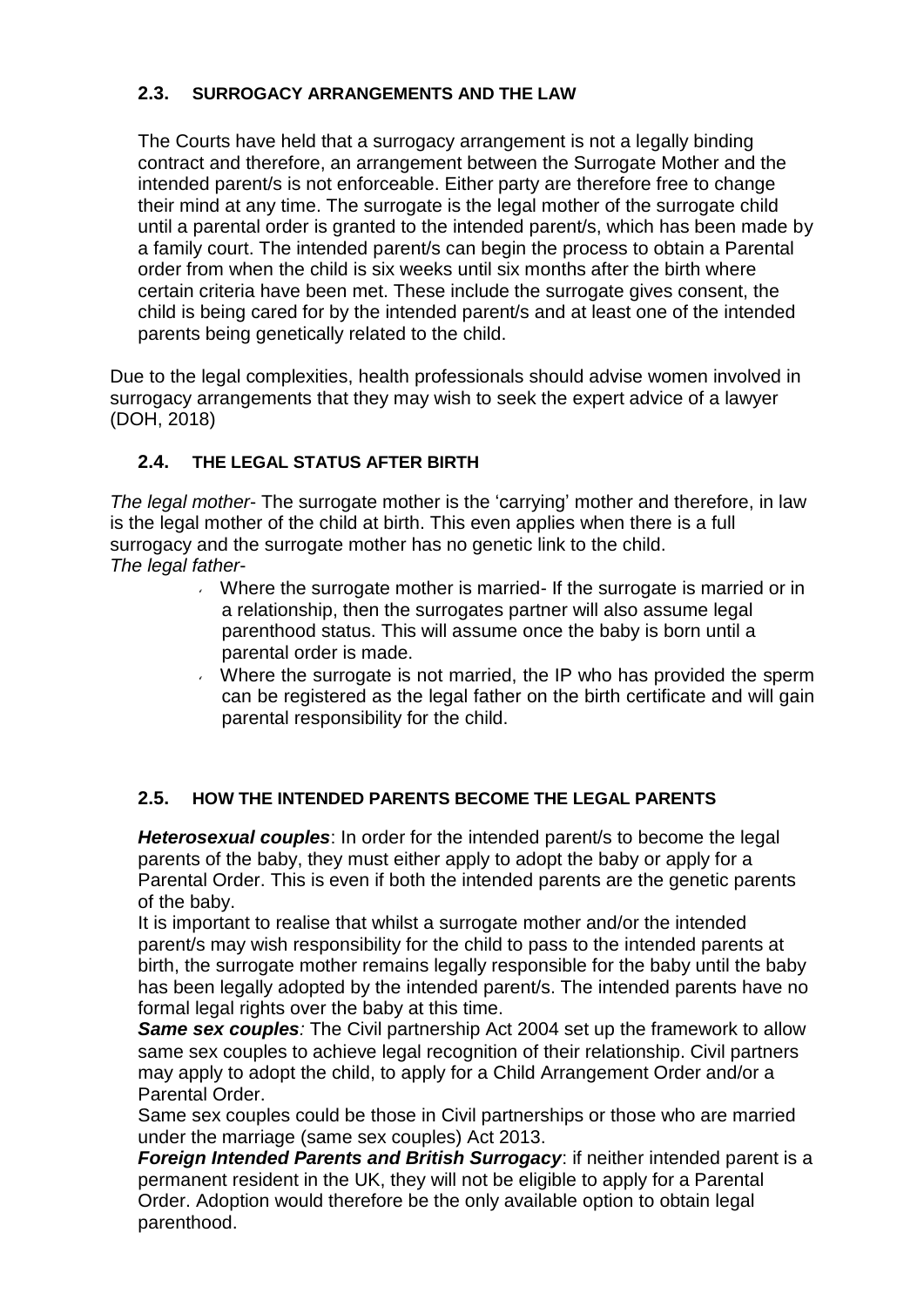#### **2.6. SURROGACY AGREEMENTS**

A surrogate mother and the intended parent/s will often draw up a surrogacy agreement prior to conception. This agreement sets out the surrogate mother and the IP/s intentions which include:

- Considerations around conception and managing the pregnancy.
- Considerations around birth planning.
- Considerations around care of the baby postnatally.
- When a comprehensive surrogacy agreement has been drawn up, this should consider all eventualities and decision- making events.

It is important to note that surrogacy agreements are not legally binding and do not override any other legal obligations. The surrogacy agreement should be used as a guide as opposed to a binding agreement.

In the absence of a pre-prepared written agreement staff should encourage the IP/s and surrogate to prepare one and be advised that support is available should they wish for it from one of the national altruistic surrogacy organisations (Surrogacy UK, COTS and brilliant beginnings).

As a health care professional, all professionals have a duty of care to the surrogate mother, as when supporting any other pregnant woman. The surrogate mother, with the advice of healthcare professionals where appropriate, will make the final decision both during and immediately after the pregnancy. Where, following the birth, the surrogate mother delegate's responsibility for the child to the IP/s, this should be documented clearly in the notes.

It is important to remember that even where a birth plan has been agreed in advance (either within the unit or a formal written agreement drawn up independently by the surrogate and IP/s) the surrogate mother can change her mind at any time.

#### **2.7. CONSENT/ CONFIDENTIALITY/ INFORMATION SHARING**

In surrogacy, it can be common that the surrogate and the IP/s agree that any information sharing by health care professionals should include both parties. The agreement and the approach to this are usually detailed in the surrogacy agreement. The surrogate mother's confidentiality should be respected at all times. It is essential that health care professionals establish what information she agrees to being shared with the IP/s, and ensure clear documentation when sharing any information that the surrogate has consented to. Health professionals should ensure that the surrogate and intended parent/s are aware of what medical consent and informed consent are. Staff should take care to confirm any point where confidentiality may be an issue. When information sharing has not been formally discussed between the surrogate and IP/s, staff should encourage both parties to have a formal discussion and clearly document the outcome in the surrogacy agreement.

Whilst a breach of patient confidentiality can be justified in certain circumstances such as when a professional has serious safeguarding concerns around the welfare of the surrogate, IP/s or child, or in a medical emergency, such circumstances are limited and are subject to strict criteria. Where staff members have any concerns they should escalate appropriately.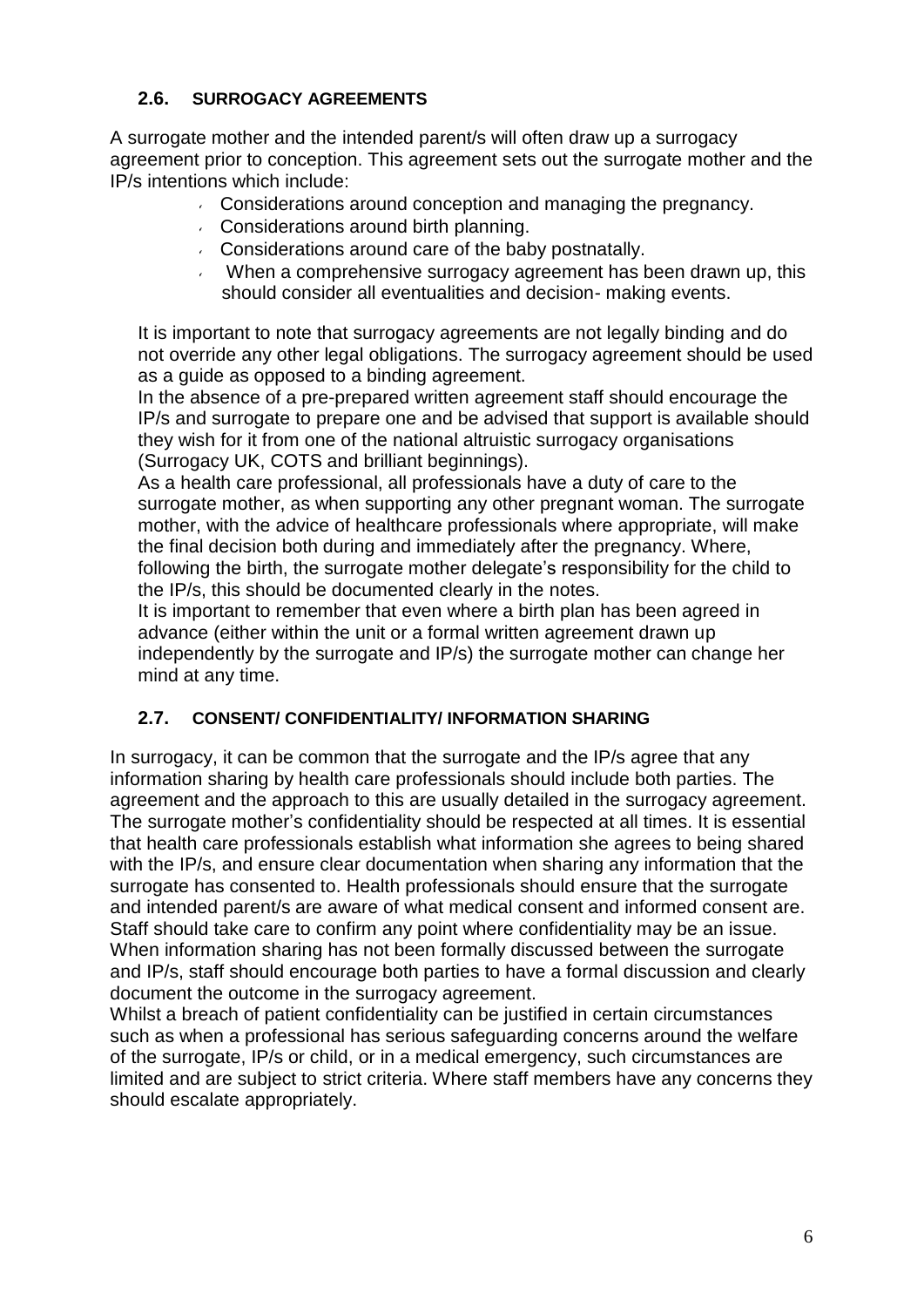#### **2.8. DATA PROTECTION ACT 2018 (GENERAL DATA PROTECTION REGUALTION – GDPR) LEGISLATION**

The Trust has a duty under the Data Protection Act (2018) to ensure that there is a valid legal basis to process personal and sensitive data. The legal basis for processing must be identified and documented before the processing begins. Where consent is required, this must be explicit, informed and documented.

#### **2.9. MENTAL CAPACITY**

It is essential that the surrogate has the mental capacity to consent to surrogacy and to make decisions about her care and that of her child in the postnatal period. Should staff have any concerns regarding the mental capacity of the surrogate, then a formal assessment of capacity should be performed, staff members are advised to follow the trust's Assessing Mental Capacity policy. In the event that the surrogate lacks capacity to provide consent or to make a particular decision, then treatment should begin having regard to the best interest of the surrogate.

In some rare cases, health professionals may raise concerns around the mental capacity of the IP/s during the pregnancy or when the child is born. When this occurs, further advice will need to be sought with regards to adult and child safeguarding assessments. Staff should contact the Named Midwife for Safeguarding Children to seek further advice and follow the trusts polices for safeguarding Children and Adults.

### **PROCEDURES**

### **2.10. ANTENATAL CARE**

It is important to recognise that the trust has a duty of care to the surrogate mother to provide maternity services. Where possible the Trust will attempt to accommodate and consider any requests that are set out in the surrogacy agreement. If a surrogacy agreement has not been prepared, staff should encourage the surrogate and intended parent/s to create one.

All applicable antenatal care should be provided to the surrogate mother as per the antenatal care guidelines whereby the surrogate mother should be referred for consultant led care. If the surrogate mother has given consent, then it is important to make the intended parent/s feel part of the process to achieve a safe, rewarding and positive experience for both parties.

The surrogate mother has the right to make all decisions relating to her antenatal care. It is important to remember that the unborn is not recognised as a "person" until birth and therefore the rights of the mother should take precedence over the interests of the unborn child. No one else can make decisions on her behalf.

If a woman has informed a health professional that she is being a surrogate mother for the intended parent/s staff should ensure that the surrogate and intended Parent/s do not feel stigmatised or judged. Staff should ensure a co-ordinated, flexible and consistent approach.

The Community Midwife should arrange to meet with the surrogate and intended parent/s to discuss the expectations from the surrogate and the intended parent/s. This should detail the preferred terminology for both the surrogate and intended parent/s. Where possible the intended parents are offered the option to have contact from a Community Midwife and Health Visitor allocated to their GP surgery. It is considered good practice for an antenatal surrogacy social risk assessment (**Appendix B**) to be completed by the Community Midwife with the intended parent/s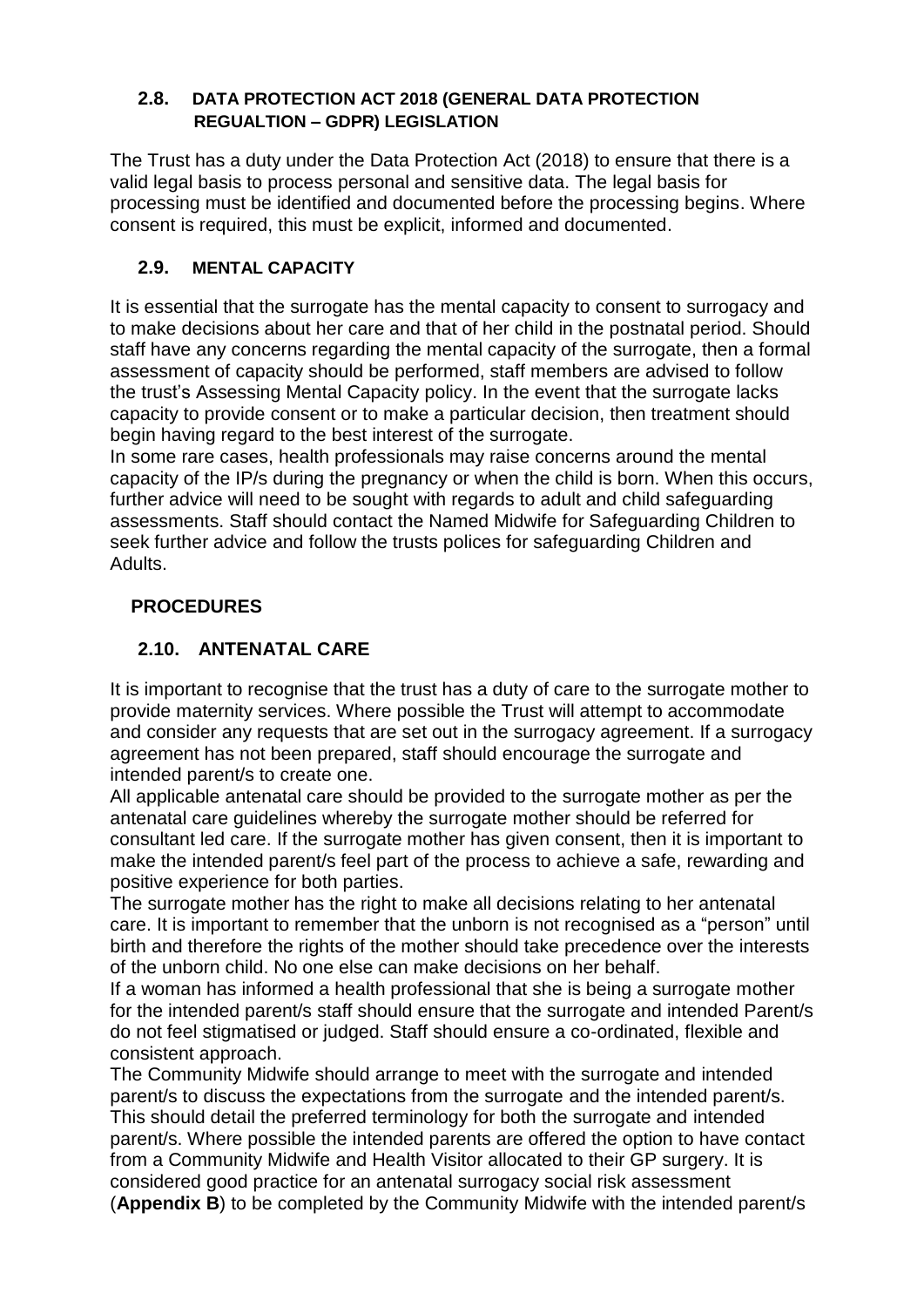to ensure that all risks are considered such as alcohol consumption, smoking, previous social services involvement and contact information. The preparing for your baby discussion that covers important key information such as safe sleeping, home environment and equipment should also be completed at this time either with both parties or separately.

#### **2.11. ANTENATAL SCREENING**

When treatment has been provided in a licensed fertility clinic, the egg and sperm will be tested for HIV, hepatitis and other transmittable infections. They will also be screened for blood karyotyping and cystic fibrosis, as well as other applicable genetic tests. The surrogate will also be tested for these infections, as part of the patient's screening requirements. Sperm is required to be quarantined for six months with selfinsemination; however, there is a risk of transmission of infection to the surrogate and/ or the unborn child. It is therefore important that the surrogate mother (and her partner if she has one) are counselled of the risk and offered testing accordingly, prior to or after conception. Guidance also recommends that the intended father is also tested prior to insemination.

### **2.12. IF A SURROGATE MOTHER TESTS POSITIVE FOR A TRANSMITTABLE DISEASE**

Should the surrogate mother be identified as having a transmittable disease, staff are prohibited from sharing this information with the intended parent/s or other third party without the consent of the surrogate mother. To do so would be a breach of patient confidentiality.

The surrogate mother should however be counselled of the risks of transmission of infection to the child and any recommended steps at birth to minimise the risk of transmission, in the usual way. If the surrogate mother has given consent, then the IP/s should be included in this counselling.

If one or both of the IPs are identified as having a transmittable disease, they should be advised to seek medical attention and treatment.

### **2.13. ANTENATAL SCREENING**

The surrogate mother should be offered all applicable antenatal screening tests for abnormalities. Staff should only perform tests that the surrogate mother has consented to. The intended parent/s have no authority to demand testing that the surrogate mother does not consent to.

Should an abnormality be identified in the unborn child, staff should not share this information with the intended parent/s or third party without the consent of the surrogate mother. Where a termination of pregnancy is being considered, the surrogate mother has the right to a termination (provided her circumstances fall within the standard legal framework for termination) and should be referred to the relevant health care professionals.

### **2.14. BIRTH PLANNING**

As part of the surrogacy agreement, the surrogate and IP/s will often have prepared a birth plan. Within the birth plan, this sets out the preferred method of delivery and who will be present, who will hold the baby after delivery and who will make decisions about the child's welfare etc. Staff should be aware that these agreements are not legally binding and should be used as a guide only.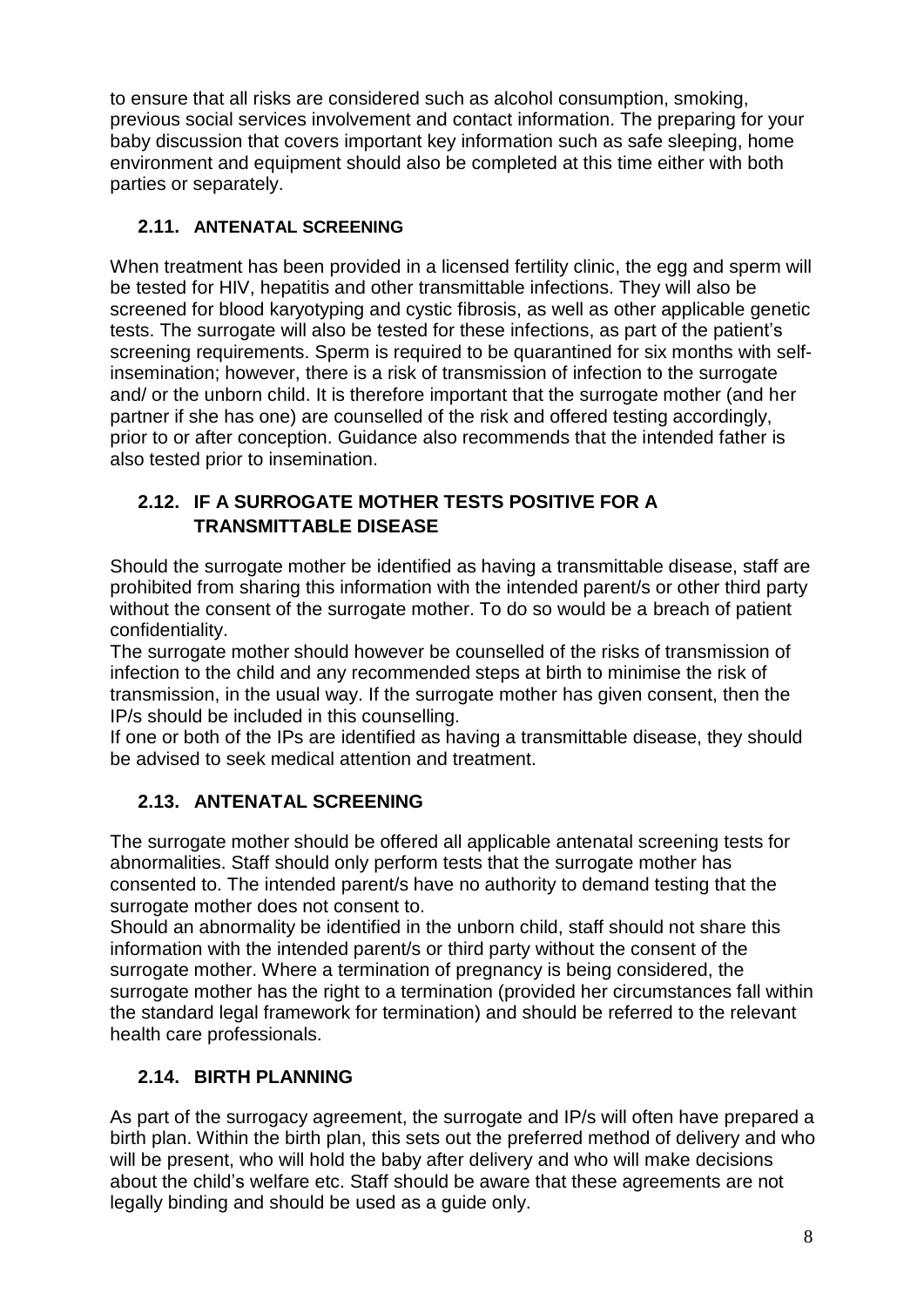In the absence of a completed surrogacy birth plan, staff should work with the surrogate and where possible the IP/s to develop an agreed birth plan. For surrogacy supported through the national altruistic surrogacy organisations (Surrogacy UK, COTS and brilliant beginnings) the surrogate and intended parent/s will usually have access to a template for a surrogacy birth plan. This will assist in ensuring a workable and clear plan is in place. Whilst it is clearly beneficial for discussions to take place with the intended parent/s, final decisions about birth must be made by the surrogate mother.

Once a birth plan has been agreed, if the surrogate provides consent, a copy of the completed birth plan should be filed in;

- The surrogate mothers hospital care plan and handheld notes.

The information should then, with consent, be shared with;

- The safeguarding team are made aware to provide advice and support.
- The appropriate senior managers such as the Inpatient Matron

Regardless of the planned birth outcome, the surrogate and the IP/s should be supported by healthcare staff to outline in the birth plan if the surrogate wishes for the IP/s to be present. Health professionals that are involved in providing care should ensure that they have read the notes and are aware of the situation; this should ensure that the surrogate and intended parent/s do not feel they need to continuously explain their situation.

### **POSTNATAL CARE**

#### **2.18. POSTNATAL CARE FOR BABY**

The Midwife should ensure a clear handover of care to the Midwife, and again ensure that they are fully aware of the surrogate arrangement and the surrogate and IP/s's wishes. As the mother is the legal mother at birth, the baby cannot be removed from the hospital by the Intended Parent/s without the consent from the surrogate. It is important that staff members are aware that although the Intended Parent/s will often take of the care of the child, they should not be admitted as a patient at the hospital. Often the surrogate will consider her role to be finished following birth and wish to be discharged independently to the baby. The surrogate should sign a copy of the consent form for neonatal discharge (**appendix A**) and ensure that a copy is attached to the surrogates and child's hospital records and a copy shared with the Community Midwives.

Routine postnatal care should be provided to the surrogate mother, and where possible staff members are to facilitate reasonable requests that are detailed in the birth plan. Staff should be aware of the surrogate mothers psychological well-being and if staff have any concerns to follow the trusts 'Maternal mental health guideline'.

#### **2.19. WHEN A CHILD BECOMES ILL AND IS IN NEED OF TREATMENT**

In most circumstances the surrogate mother will hand over responsibility to the intended parent/s, this is usually included in the surrogacy agreement and staff are to confirm that this is the approach both parties wish to adopt and ensure they clearly document this discussion. A copy of the written consent should be filed into the hospital notes. If the surrogate mother has consented to the intended parent/s taking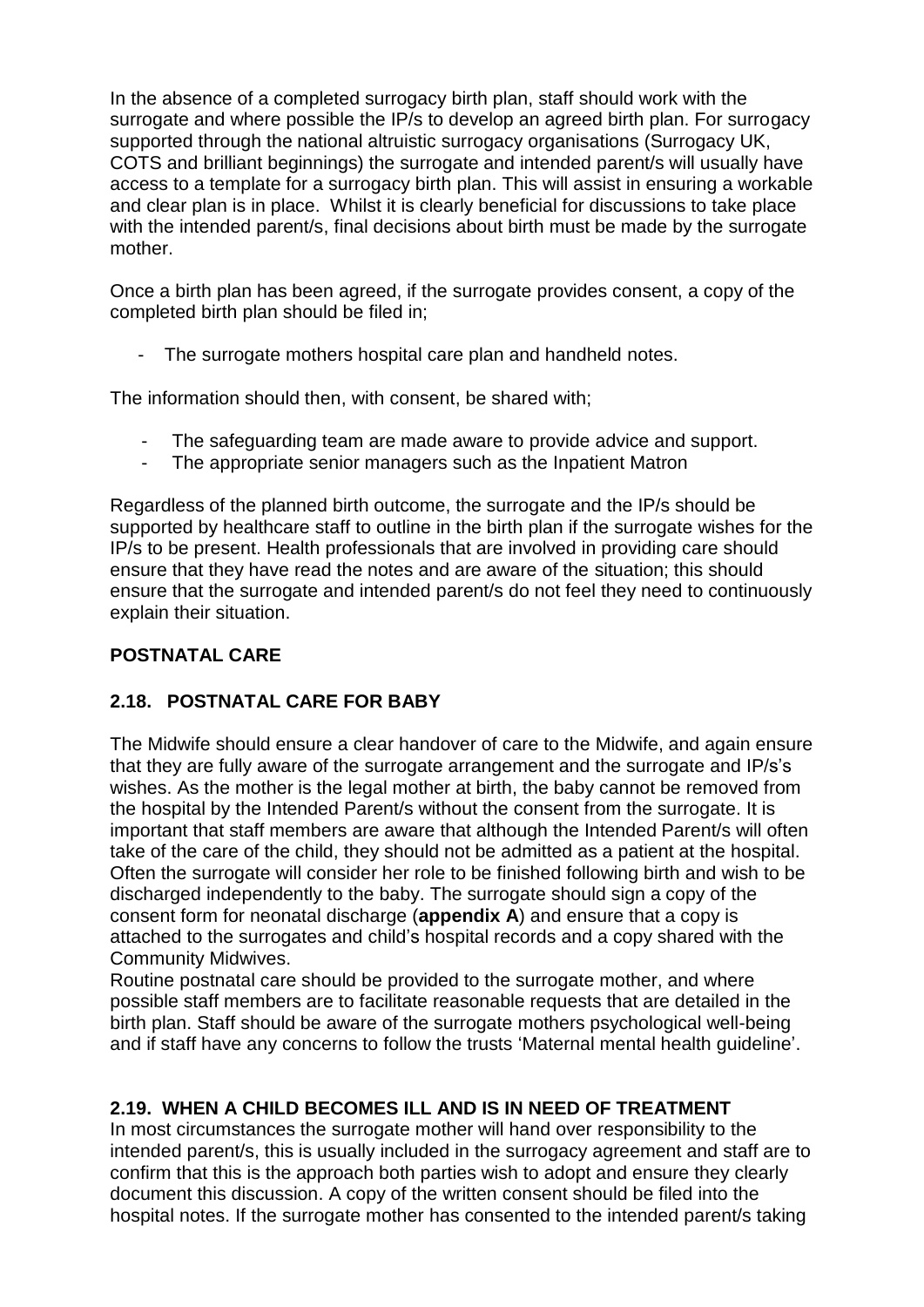over the care of the child, it is usual practice that health care professionals are to consider the wishes of the intended parent/s regarding treatment of the sick child and ensure that they are included in any discussions regarding the child's health.

The surrogate mother remains legally responsible for the baby until a Parental Order has been issued or the child has legally been adopted by the Intended Parent/s. The surrogate mother has the legal right to consent/refuse treatment on behalf of the child. The Intended Parent/s have no legal rights over the baby until an order is issued.

Whilst the surrogate mother cannot surrender or transfer any part of her responsibility to the intended parent/s without the permission of the court, she can arrange for some or all of it to be met by one or more persons acting on her behalf (i.e. the intended parent/s). This arrangement however is not legally binding.

Therefore, as a matter of law, even when the surrogate mother has delegated the care of the baby to the intended parent/s, this does not mean that she relinquishes all legal rights or responsibilities to the child or that the intended parent/s automatically assumes the legal right to make a decision about the baby.

### **2.20. DISPUTE BETWEEN THE SURROGATE AND THE INTENDED PARENT/S**

Where there is a dispute between the surrogate and the intended parent/s the trust should attempt to work with the surrogate mother and the intended parent/s at all times. Although in surrogacy disputes are rare, if unresolved, the surrogate mother's wishes should be respected at all times, regardless of the surrogacy agreement or consent forms that may have previously been signed. The surrogate mother has parental responsibility in law to consent/refuse treatment on behalf of the child (subject to the usual test of best interests). Staff should seek advice and support from the Named Midwife for Safeguarding Children.

If the intended parent/s attempt to remove the baby from trust premises against the surrogate mothers wishes, staff should consider informing the police, subject to the consent of the surrogate mother.

Should staff have any concerns about the welfare of the child, staff should follow standard procedures in terms of risk assessment and involvement of other appropriate agencies.

### **2.21. IF THE INTENDED PARENT/S CHANGES THEIR MINDS**

If the intended parent/s change their mind about taking the child, for example, if their circumstances have changed and they feel unable to take on responsibility for the child, the surrogate mother (and her partner if she has one) will be legally responsible for the child.

In the event that the surrogate mother also refuses to take on the responsibility of the child, children's services should be contacted.

### **2.22. IF THE SURROGATE MOTHER CHANGES HER MIND**

If the surrogate mother changes her mind and wishes to keep the child, the trust must respect these wishes. In this situation the intended parent/s can apply to the Family Courts where the courts will make a decision based on the best interest of the child, irrespective of the surrogacy agreement.

If there is a disagreement between the surrogate mother and the intended parent/s, staff should contact the Named Midwife for Safeguarding Children.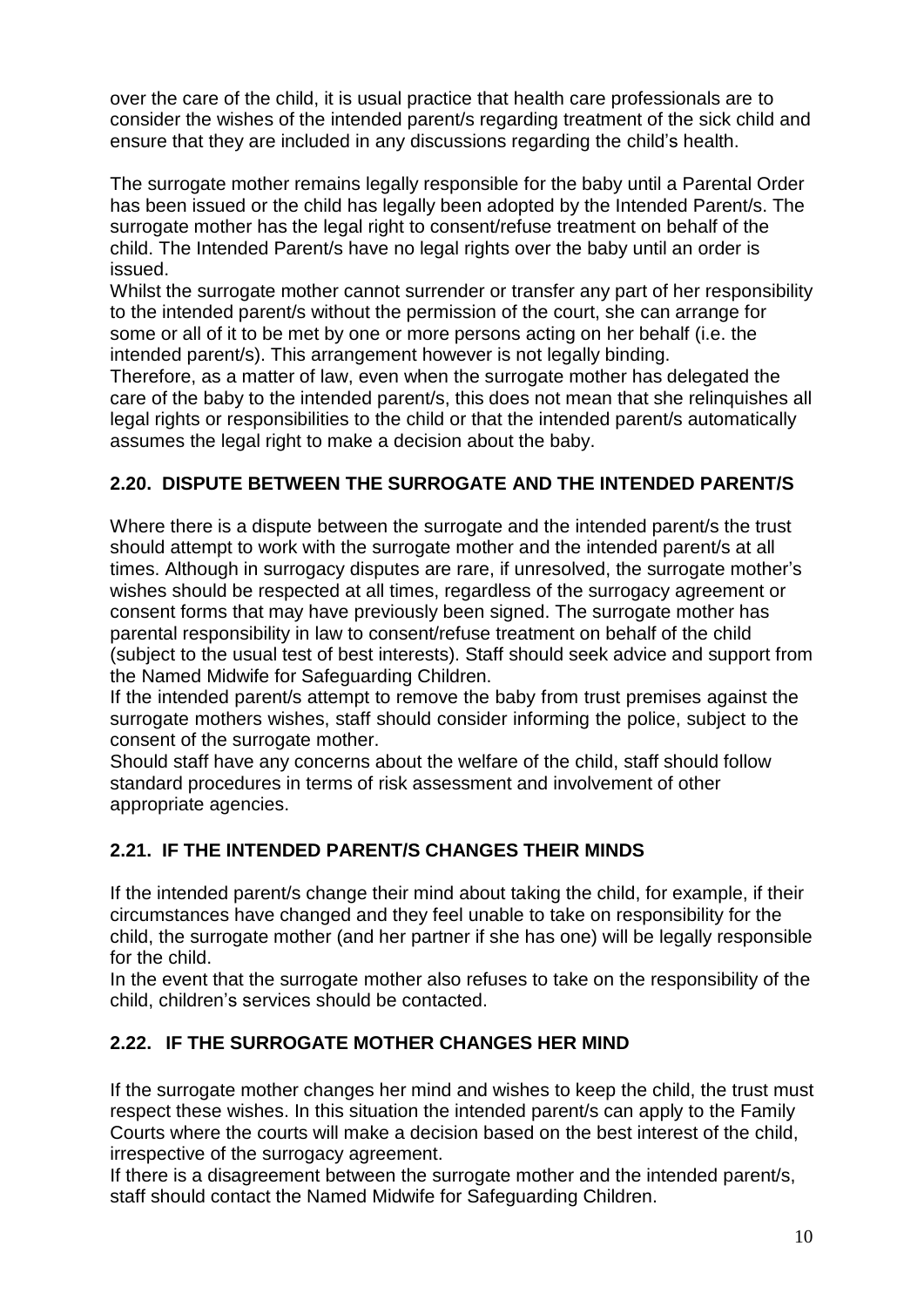### **2.23. COMMUNITY SUPPORT**

The usual discharge process should be followed for both the surrogate mother and the child. The Community Midwife should offer routine visits to the surrogate mother. Staff should be aware of the surrogate mothers psychological well-being and if staff members have any concerns to follow the trusts guideline on maternal mental health. As the intended parent/s and child are discharged to another address separately of the surrogate mother, all usual discharge information should be clarified and sent to the Community Midwife, GP and Health visitor. A copy of the consent form for Neonatal screening that has been signed by the surrogate should be documented in the child's notes and a copy provided to the intended parent/s. The Community Midwife should follow the usual hand over of care to the Health visitor and GP.

### **1. DEFINITIONS/ABBREVIATIONS (IF APPLICABLE)**

**Intended Parent/s (IP)** – These are couples who are considering surrogacy as a way of becoming parents. This could be from a heterosexual or same sex couple in a marriage, cohabiting/living together in an enduring relationship or couples in a civil partnership. In order for intended parents to apply for a parental order, at least one of the IPs must be a genetic parent of the child who is born to them through surrogacy.

**Surrogate** - This is the preferred term for a woman who consents to help the intended parent/s by carrying children for them to create families for the IP/s.

### **2. TRAINING/SUPPORT (IF APPLICABLE)**

Training to be included within vulnerable women's study day but more support is available as needed. Please see below for available resources.

[https://assets.publishing.service.gov.uk/government/uploads/system/uploads/a](https://assets.publishing.service.gov.uk/government/uploads/system/uploads/attachment_data/file/843891/Care_in_surrogacy_-_guidance_for_the_care_of_surrogates.pdf) [ttachment\\_data/file/843891/Care\\_in\\_surrogacy\\_-](https://assets.publishing.service.gov.uk/government/uploads/system/uploads/attachment_data/file/843891/Care_in_surrogacy_-_guidance_for_the_care_of_surrogates.pdf) [\\_guidance\\_for\\_the\\_care\\_of\\_surrogates.pdf](https://assets.publishing.service.gov.uk/government/uploads/system/uploads/attachment_data/file/843891/Care_in_surrogacy_-_guidance_for_the_care_of_surrogates.pdf)

### **3. REFERENCES**

- Brazier. M, Vincent Campbell. A and Golombok, S. (1998) Surrogacy: review for the  $\mathbf{z}^{(i)}$ UK Health Ministers of current arrangements for payments and regulation.
- Civil Partnership Act (2004), [online] Available at: <http://www.legislation.gov.uk/ukpga/2004/33/contents> [Accessed on 06th March 2020]
- Data Protection Act (2018), [online] Available at: [https://www.legislation.gov.uk](https://www.legislation.gov.uk/)  $\mathbf{v}^{(i)}$
- Department of Health (2018) Care in Surrogacy: Guidance for the care of surrogates and Intended parents in surrogate birth in England and Wales.
- Human Fertilisation and Embryology Act 2008 [online] Available at: [https://www.legislation.gov.uk](https://www.legislation.gov.uk/) [Accessed on the 6th March 2020]
- Management of women with perinatal mental health attending for maternity care guideline  $\mathbf{v}^{(i)}$ (20017), Birmingham Women's and Children's NHS Foundation Trust.
- Surrogacy Arrangements Act 91985), Section 2 [online] Available at:  $\epsilon$ [http://www.legislation.gov.uk](http://www.legislation.gov.uk/ukpga/1985/49) [Accessed on 06th March 2020]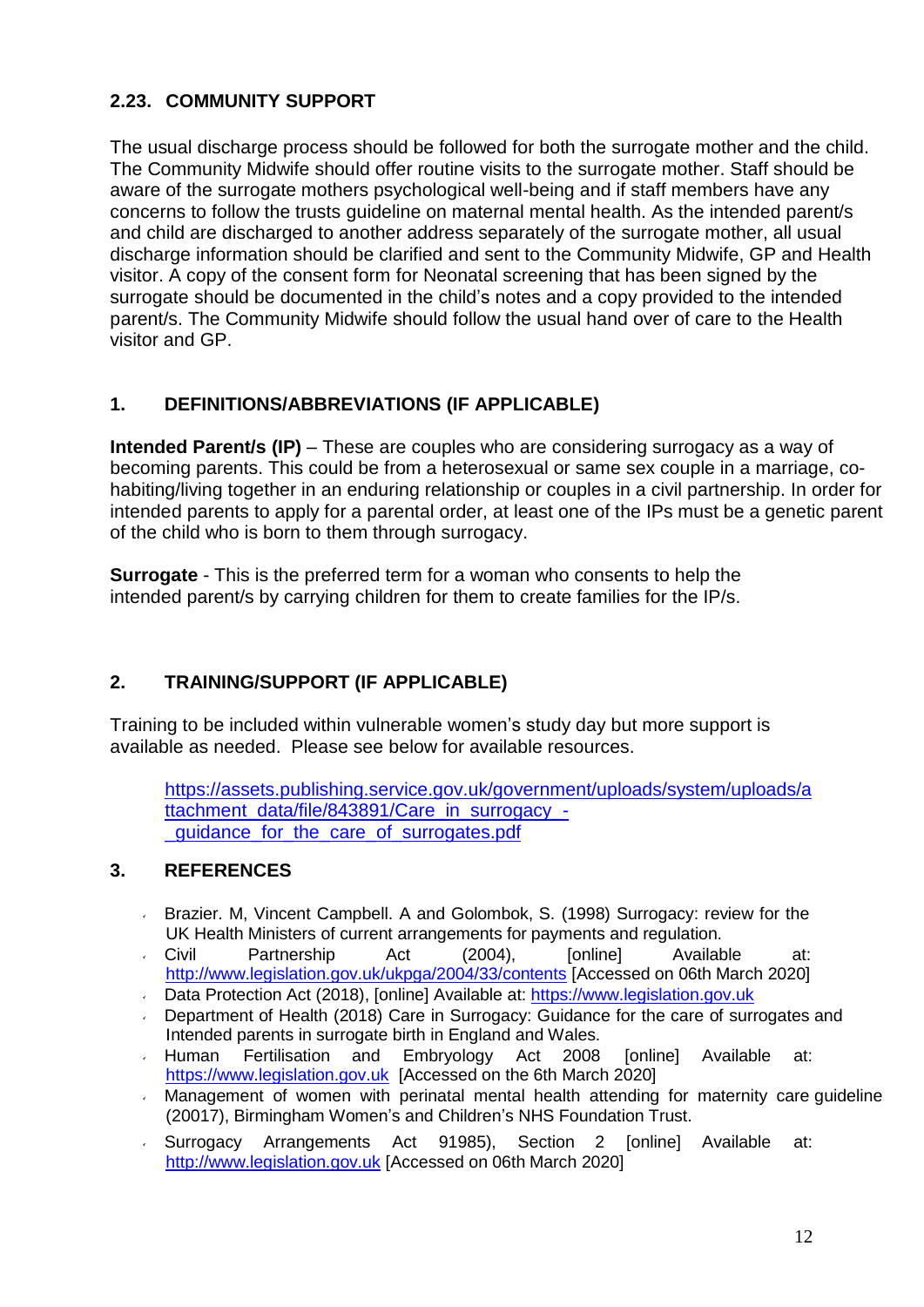

#### **APPENDIX A**

#### **Consent form to be signed by the surrogate mother when baby is being discharged with the intended parents independently from the surrogate mother.**

**Consent to be gained during the antenatal period:**

| discharged independently of me and I confirm my explicit consent for                                                                                                           |  |
|--------------------------------------------------------------------------------------------------------------------------------------------------------------------------------|--|
|                                                                                                                                                                                |  |
|                                                                                                                                                                                |  |
| In accordance with the terms of the surrogacy agreement dated                                                                                                                  |  |
| Consent to be obtained once the baby is medically fit for discharge:                                                                                                           |  |
|                                                                                                                                                                                |  |
| And independent to me, in accordance with the terms of the surrogacy agreement                                                                                                 |  |
| Neonatal screening will be discussed prior to the discharge of the baby. I (the<br>heel prick test, performed by the Midwife caring for baby whilst resident with the intended |  |
| parents.<br>Sianature of curroaste                                                                                                                                             |  |

Signature of surrogate………………………………………………….

A copy of the agreement should be filed in the patients notes and must be completed prior to the discharge of the baby from hospital. Copy to be shared with the Community Midwife. Please note that this is not a legal document and parental responsibility remains with the surrogate mother until a parental order is gained.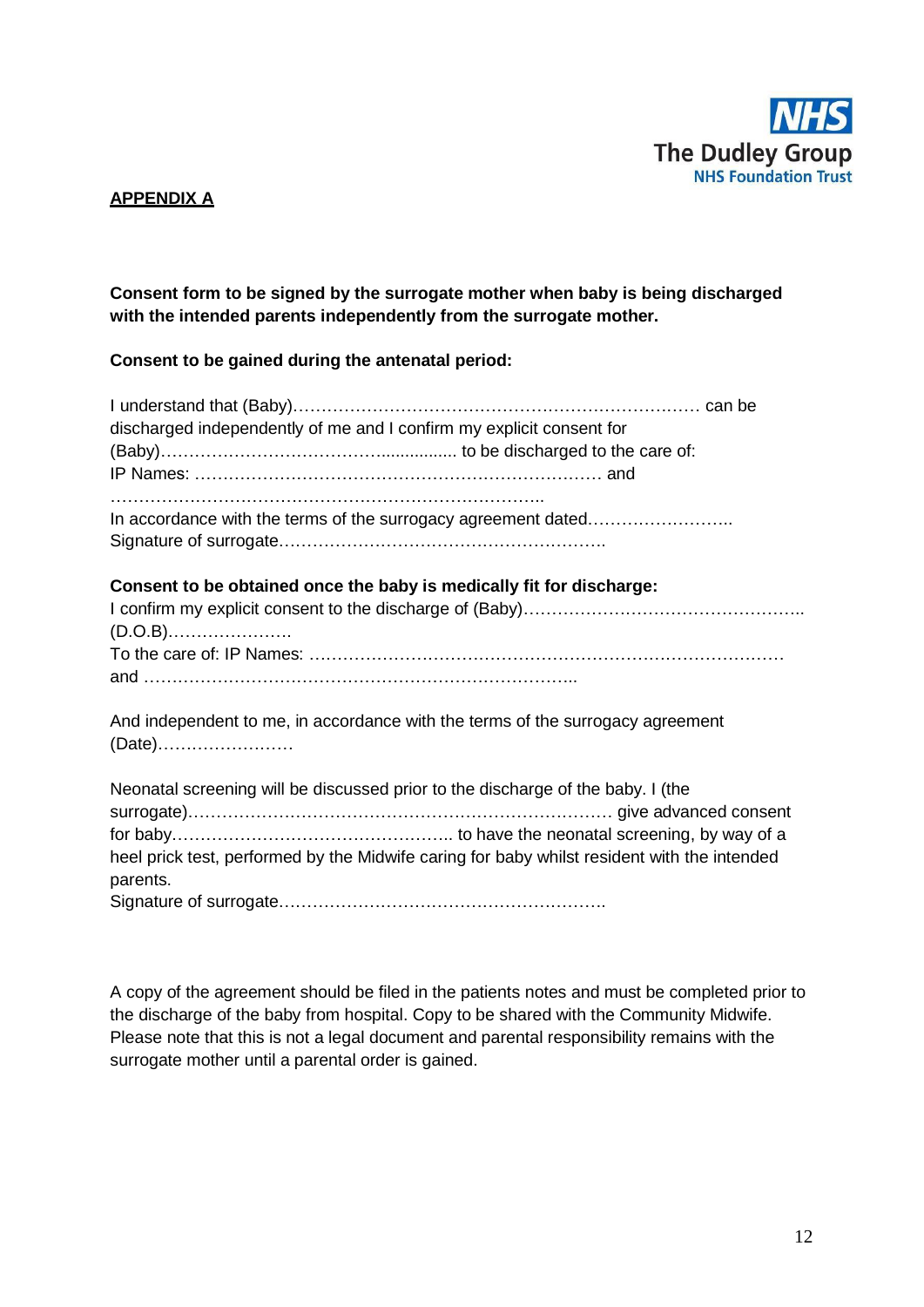

#### **APPENDIX B**

#### **SURROGACY RISK ASSESSMENT FOR INTENDED PARENTS**

| Your details: intended parent (IP 1)   | Your details: intended parent (IP 2)   |
|----------------------------------------|----------------------------------------|
| Name:                                  | Name:                                  |
| $D.O.B$ :                              | D.O.B:                                 |
| Address:                               | Address:                               |
| GP:                                    | GP:                                    |
| <b>Social Assessment</b>               | <b>Social Assessment</b>               |
| Difficulty understanding English:      | Difficulty understanding English:      |
| Yes / No                               | Yes / No                               |
| Difficulties reading/writing:          | Difficulties reading/writing:          |
| Yes / No                               | Yes / No                               |
| <b>Tobacco use</b>                     | <b>Tobacco use</b>                     |
| Yes / No                               | Yes / No                               |
| Are you a smoker?                      | Are you a smoker?                      |
| Have you ever smoked tobacco? Yes / No | Have you ever smoked tobacco? Yes / No |
| Was this in the last 12 months?        | Was this in the last 12 months?        |
| Yes / No                               | Yes / No                               |
| When did you stop?                     | When did you stop?                     |
| Yes / No                               | Yes / No                               |
| Anyone else at home smoke?             | Anyone else at home smoke?             |
| Yes / No                               | Yes / No                               |
| <b>Drug Use</b>                        | <b>Drug Use</b>                        |
| Have you ever used street drugs,       | Have you ever used street drugs,       |
| cannabis, or psychoactive substances   | cannabis, or psychoactive substances   |
| (legal highs)?                         | (legal highs)?                         |
| Yes / No                               | Yes / No                               |
| Yes / No                               | Yes / No                               |
| Have you ever injected drugs?          | Have you ever injected drugs?          |
| Have you ever shared drug              | Have you ever shared drug              |
| Paraphernalia?                         | Paraphernalia?                         |
| Yes / No                               | Yes / No                               |
| Yes /No                                | Yes /No                                |
| Are you receiving treatment?           | Are you receiving treatment?           |
| Any drug or alcohol concerns at        | Any drug or alcohol concerns at        |
| Home?                                  | Home?                                  |
| Yes / No                               | Yes / No                               |
| <b>Alcohol use</b>                     | <b>Alcohol use</b>                     |
| Yes / No                               | Yes / No                               |
| Do you drink Alcohol?                  | Do you drink Alcohol?                  |
| Alcohol units?                         | Alcohol units?                         |

Previously or currently known to Children Social Care? Yes / No Details: Referral to relevant agencies? The research of the Yes / No Referrals shared with?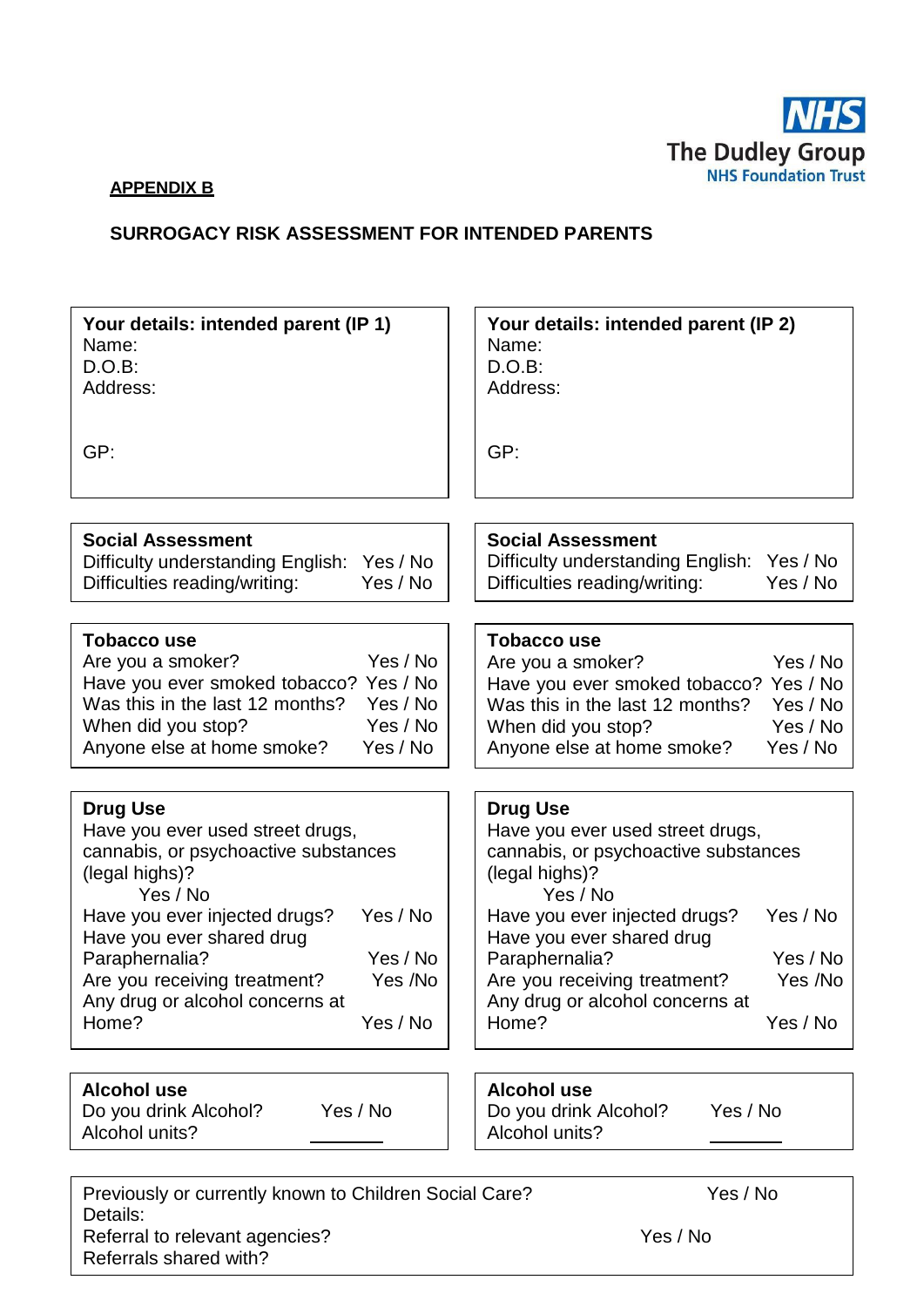#### **DISCUSSED**

#### **Preparing for your baby:**

| Parent education:<br>Home environment:                                               |  |
|--------------------------------------------------------------------------------------|--|
| Safe sleeping:<br>Equipment:                                                         |  |
| Vitamin K:                                                                           |  |
| Newborn physical examination:<br>Newborn blood spot test:                            |  |
| Newborn hearing screen:<br>Responding to your baby's needs:                          |  |
| Importance of comfort and love to;                                                   |  |
| Help brain development:<br>Recognising feeding cues:<br>Preparing for your new baby: |  |
|                                                                                      |  |

#### **Safe sleeping:**

Sudden Infant Death Syndrome (SIDS) which is commonly referred to as cot death is a sudden and unexpected death of a baby where no cause is found. While SIDS is rare, it can still happen and there are steps parents can take to reduce the risks of it happening. These include;

- Placing your baby on their back to sleep in a "feet to foot" position, in a cot, Moses basket or bedside crib in the same room as you for the first 6 months.
- The cot/crib that baby is sleeping in should be clear which means no cot bumpers, soft toys, loose bedding, pillows, duvets or sleep positioners.
- $\sim$  Not smoking in pregnancy or letting anyone smoke in the same room as your baby.
- It is important not to share a bed with your baby if you have been drinking alcohol, are under the influence of drugs or if you are a smoker.
- $\sqrt{ }$  Never sleep with your baby on a sofa or armchair.
- Making sure baby is a comfortable temperature where s/he is not too hot or too cold and the room temperature is 16-20°C.
- It is recommended that you follow this advice for all sleeps that your baby has and not just for night time sleeps. For further information: [www.lullabytrust.org.uk](http://www.lullabytrust.org.uk/)

#### **Equipment:**

Every new parent needs some essentials for their new baby. In the early days, you will need clothes, nappies and feeding equipment. You need something for your baby to sleep in such as a cot or a Moses basket. If you have a car or will be travelling in one, you must have a car seat that your baby will travel in for every journey. Think about other ways of carrying your baby when you are out, such as baby carriers/ slings or prams/ pushchairs.

#### **Newborn screening:**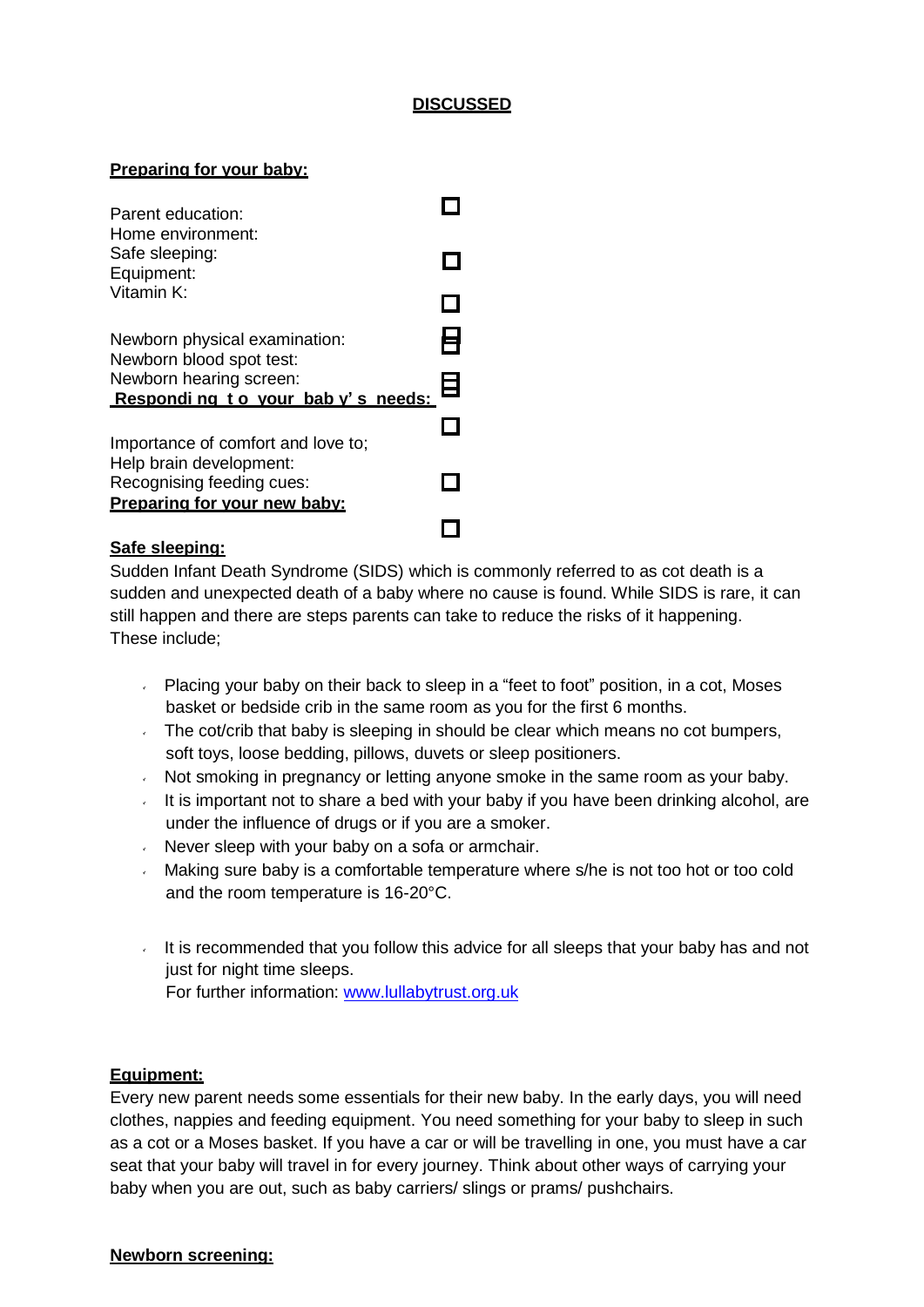After birth, your baby will be offered some screening tests. The blood spot test is designed to identify those few babies who may be affected by PKU, cystic fibrosis, congenital hypothyroidism, MCADD, MSUD, HCU, IVA, GA1 and haemoglobinopathy disorders. Two detailed examinations of the baby will be performed, one within 72 hours of the birth and one when your baby is 6-8 weeks old. These check your baby's eyes, heart and lungs, nervous system, abdomen, hips and testes (in boys). The hearing test is designed to find babies who have a hearing loss. Your midwife will give you a leaflet explaining these screening tests. For further information visit: [www.screening.nhs.uk/annbpublications](http://www.screening.nhs.uk/annbpublications)

#### **Vitamin K:**

We need vitamin K to make our blood clot properly so we do not bleed easily. To reduce the risk of a bleeding disorder, your baby should be offered vitamin K after birth. The most effective way of giving this is by an injection (Oral doses may be an option).

#### **Greeting your baby for the first time:**

Holding your baby in skin to skin contact soon after birth is the perfect way to say hello. Skin contact will help you both to feel calm, give you time to rest, keep warm and get to know each other. As your baby recognises your voice and smell, they will begin to feel safe and secure. Take time to notice different stages your baby goes through to get ready for their first feed.

#### **Respondi ng t o your bab y' s needs:**

New babies have a strong desire to be close to their parents as this helps them to feel secure and loved. When babies feel secure they release a hormone called oxytocin which helps their brain to grow and develop. If you choose to bottle feed, your baby will enjoy being held close, and fed by you and your partner rather than by lots of different people.

#### **Feeding your baby:**

When you use formula milk to feed your baby, your midwife will give you information about how to hold your baby for feeding and how to make up feeds safely.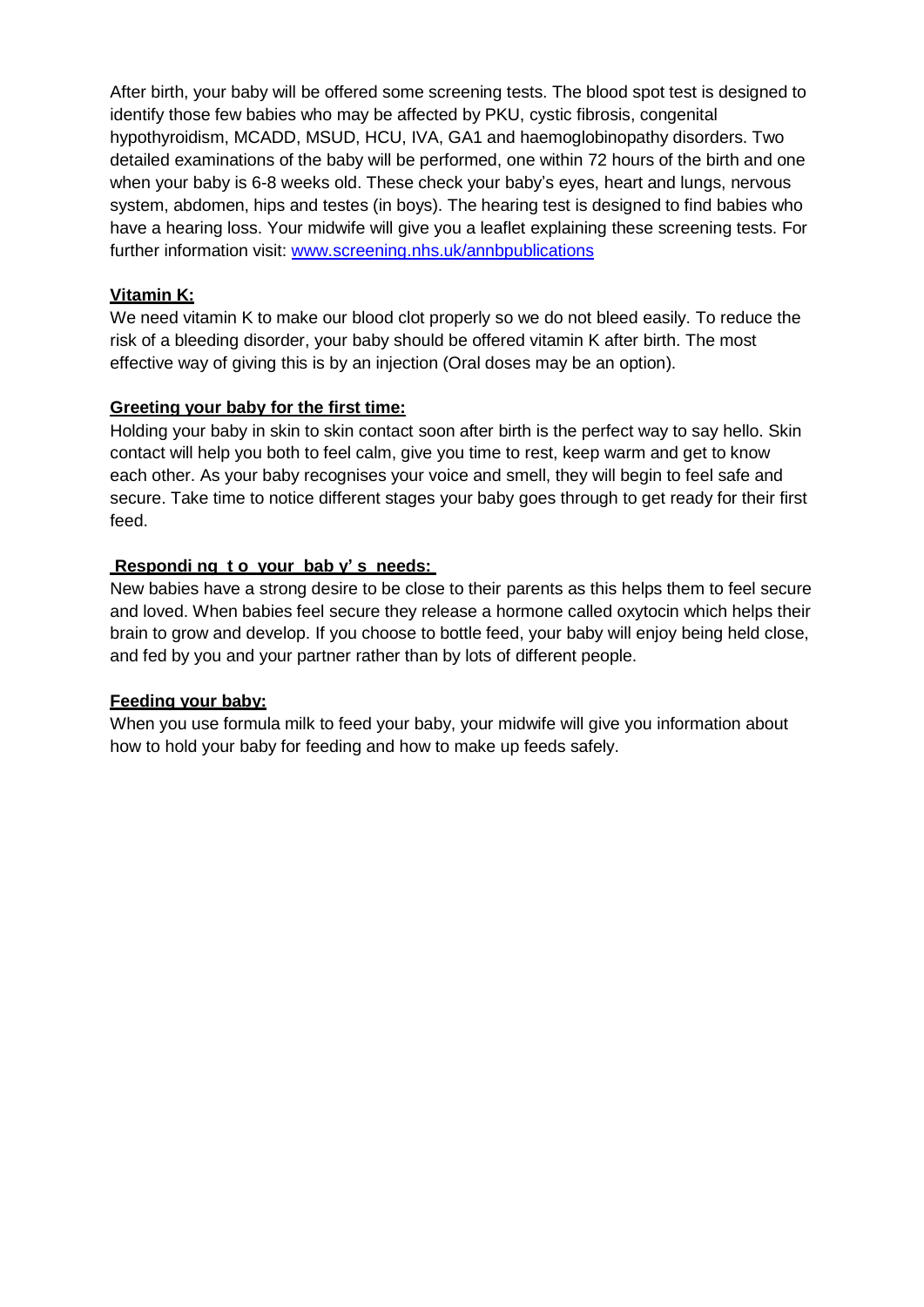# **Appendix C**



## **Surrogacy arrangement birth plan.**

| <b>Intended Parent/s:</b> |
|---------------------------|
|                           |
|                           |
|                           |
|                           |
|                           |
|                           |
| Contact No                |

| Pre-birth plan (tick when complete)                                                                                                         |             |                           |
|---------------------------------------------------------------------------------------------------------------------------------------------|-------------|---------------------------|
| N.B if the mother already has a pre-written agreement/ plan this<br>should be used and filed in the records.                                | <b>Tick</b> | <b>Name and Signature</b> |
| Inform the specialist Midwives Team                                                                                                         |             |                           |
| Meet both surrogate and Intended Parent/s to discuss their<br>wishes and feelings                                                           |             |                           |
| Guideline discussed/ Shared with both parties                                                                                               |             |                           |
| Advice on their legal responsibilities (refer to Guideline)                                                                                 |             |                           |
| Develop birth plan with the surrogate mother and Intended<br>Parent/s and inform management of wishes for birth and the<br>postnatal period |             |                           |
| File birth plan in the hospital records                                                                                                     |             |                           |
| Advised to seek legal advice or/and contact COTS                                                                                            |             |                           |
| Tel 01549 402777                                                                                                                            |             |                           |
| info@surrogacy.org.uk                                                                                                                       |             |                           |
| Responsibility for decision making in respect of the baby signed<br>by surrogate mother and a copy filed in the records                     |             |                           |
| Place of birth:                                                                                                                             |             |                           |
| Preferred method of delivery and pain relief                                                                                                |             |                           |
| <b>Birth partners</b>                                                                                                                       |             |                           |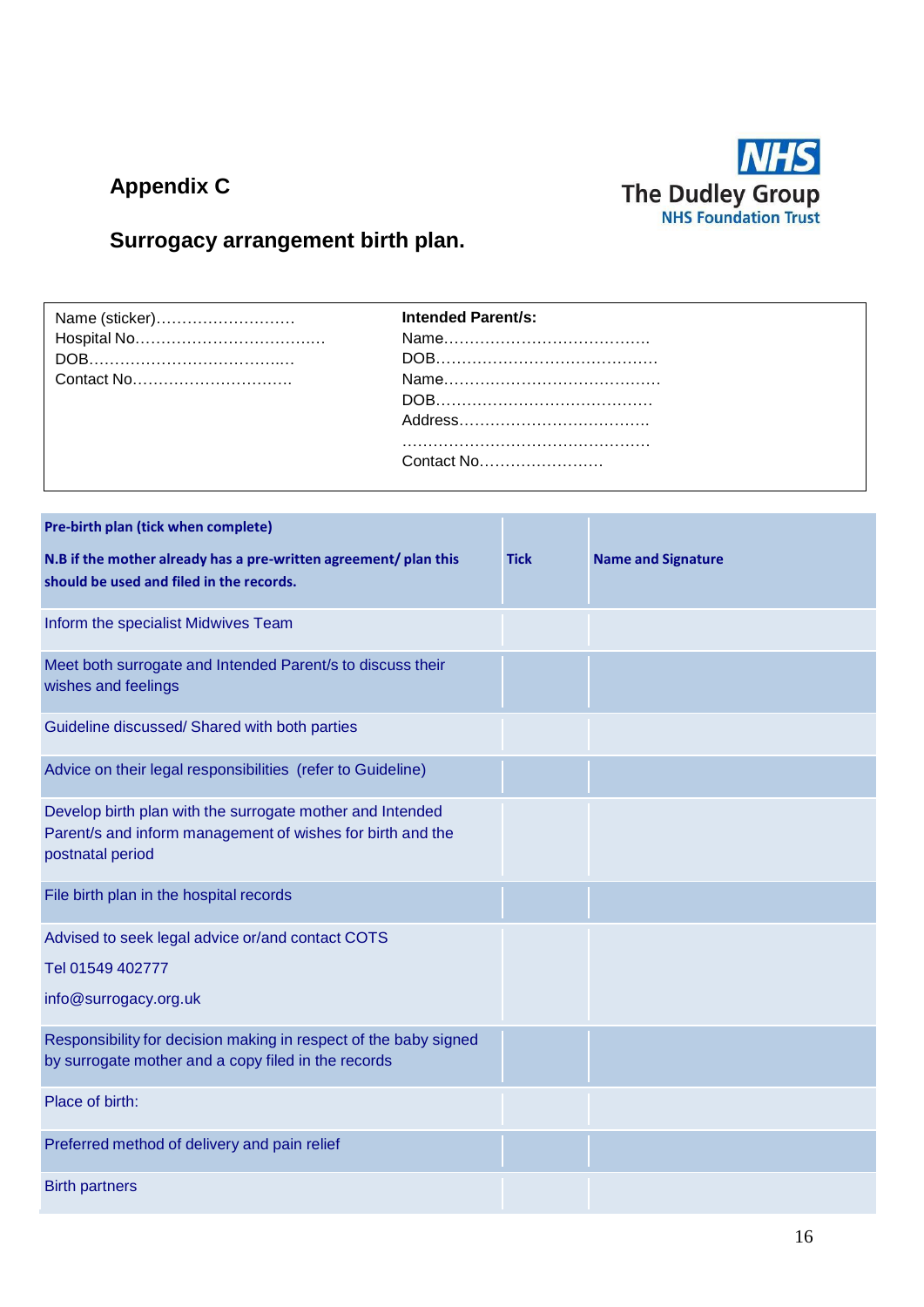| <b>Post Birth plan</b>                                            |  |
|-------------------------------------------------------------------|--|
| Immediately following birth, the baby to be passed to             |  |
| Postnatal stay for the surrogate mother:                          |  |
| Postnatal stay for Intended Parent/s and the Child:               |  |
| Feeding arrangements for the Child                                |  |
| Who will make decisions for the Child's welfare?                  |  |
| Registration of birth discussed (this can also be done pre-birth) |  |
| Discharge arrangements for the Surrogate Mother                   |  |
| Discharge arrangements for the Child                              |  |
| <b>Community Midwife/ GP services</b>                             |  |
| Other                                                             |  |

| Name:                              | Address: | <b>Contact Number:</b> |
|------------------------------------|----------|------------------------|
| Name:                              | Address: | <b>Contact Number:</b> |
| Signature of the Surrogate mother: |          |                        |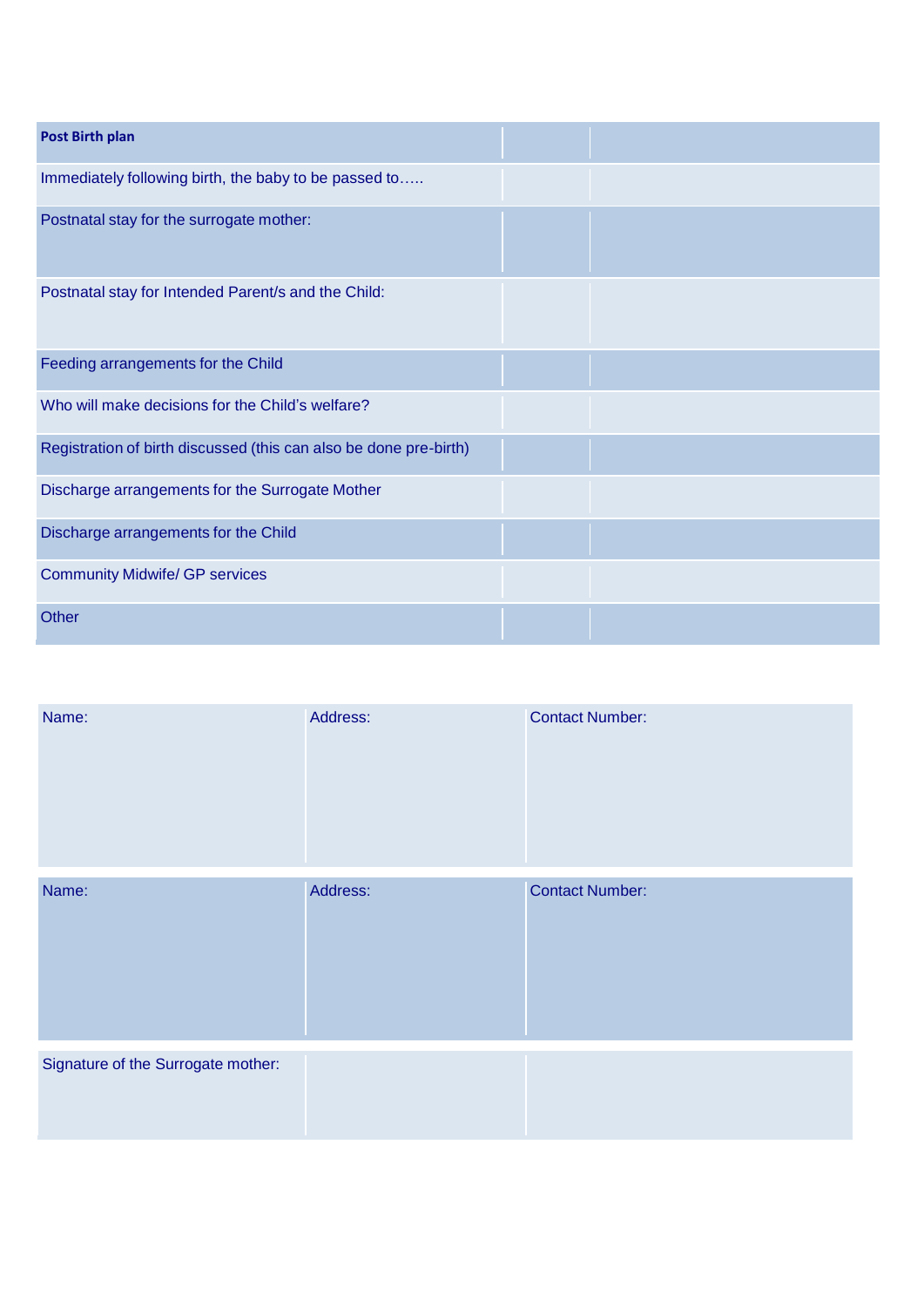#### **Agreed delegation of responsibility for the welfare decisionsfor the child**

As the surrogate mother, I wish to delegate the responsibility of the making decisions about the welfare of the child to .......



### **Guideline Consultation Form**

#### **(This page to be deleted from the document prior to adding to HUB Trust Central document page)**

**Please ensure that you receive either a confirmation or comments from a stakeholder (via an email) before you add their details to the consultation section on the procedural document**

| What is the title of the procedural document:                                                                                                                                                                                                                                                |                     |                    |                                                                                          |  |
|----------------------------------------------------------------------------------------------------------------------------------------------------------------------------------------------------------------------------------------------------------------------------------------------|---------------------|--------------------|------------------------------------------------------------------------------------------|--|
| CARE FOR WOMEN INVOLVED IN SURROGACY                                                                                                                                                                                                                                                         |                     |                    |                                                                                          |  |
| <b>Date of Submission:</b>                                                                                                                                                                                                                                                                   |                     | <b>Author</b>      |                                                                                          |  |
| this one or is it in addition?                                                                                                                                                                                                                                                               |                     |                    | Is there a similar/same document already in existence / if so will this document replace |  |
| $No$ – new guideline                                                                                                                                                                                                                                                                         |                     |                    |                                                                                          |  |
| to any other pages? Please list below                                                                                                                                                                                                                                                        |                     |                    | In addition to the central HUB page for procedural documents will it need to be linked   |  |
| N/A                                                                                                                                                                                                                                                                                          |                     |                    |                                                                                          |  |
| Consultation: Please list the stakeholders who have been consulted in the<br>development of this document and the date they confirmed agreement of its content.<br>This is any member of staff/groups who will be part of or affected by this. If this was a<br>group please list attendees: |                     |                    |                                                                                          |  |
| <b>Name</b>                                                                                                                                                                                                                                                                                  |                     | <b>Designation</b> | <b>Date Confirmed</b><br><b>Agreement</b>                                                |  |
| SPECIALISTS / GROUP/S (if no Specialists / Groups consultation identify the reason why)                                                                                                                                                                                                      |                     |                    |                                                                                          |  |
|                                                                                                                                                                                                                                                                                              | <b>Lead Midwife</b> |                    | 18/10/20                                                                                 |  |
| 26/6/21<br><b>SPMW</b> for screening                                                                                                                                                                                                                                                         |                     |                    |                                                                                          |  |
| SPMW substance misuse<br>02/08/21                                                                                                                                                                                                                                                            |                     |                    |                                                                                          |  |
|                                                                                                                                                                                                                                                                                              |                     |                    |                                                                                          |  |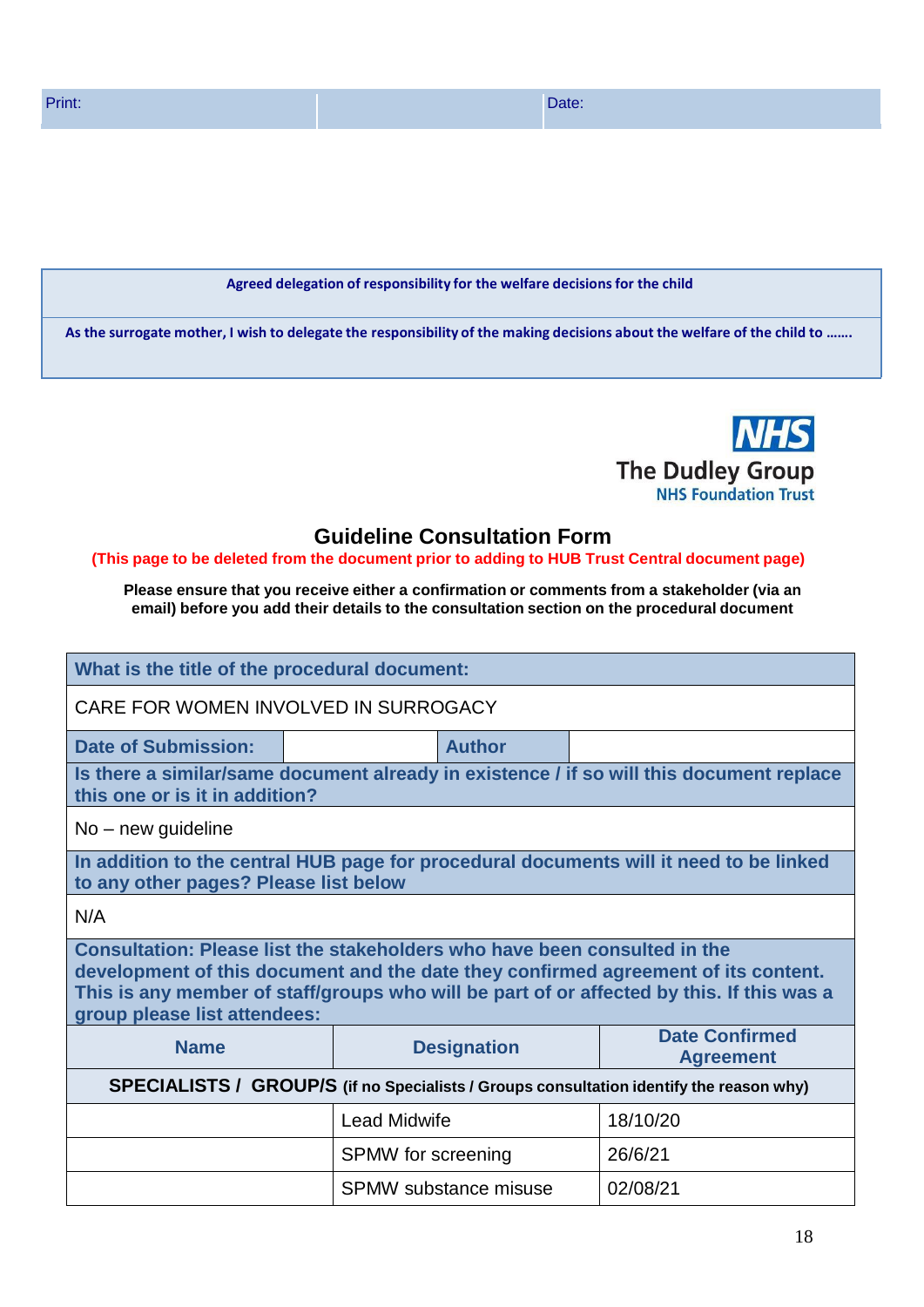| <b>Consultant Obstetrician</b>                                                                | 26/6/21  |  |  |  |
|-----------------------------------------------------------------------------------------------|----------|--|--|--|
| DIVISIONAL MANAGEMENT CONSULTATION (if no Management consultation identify the<br>reason why) |          |  |  |  |
| <b>Matron OPD</b>                                                                             | 28/07/21 |  |  |  |
| Deputy Matron and interim<br>governance lead                                                  | 29/07/20 |  |  |  |
| <b>Interim Clinical Director</b>                                                              | 28/6/21  |  |  |  |
| PHARMACY CONSULTATION (if medication referred to in guideline, pharmacy must be consulted)    |          |  |  |  |
|                                                                                               |          |  |  |  |
|                                                                                               |          |  |  |  |
| <b>OTHER</b>                                                                                  |          |  |  |  |
| Midwife                                                                                       | 2/7/21   |  |  |  |
|                                                                                               |          |  |  |  |
|                                                                                               |          |  |  |  |

### **Check List**

### **(This page to be deleted from the document prior to adding to HUB Trust Central document page)**

*Prior to submission of the Guideline for ratification please ensure you can answer yes or N/A to all of the questions below.*

|                                                                                                                                                 | Yes/No |
|-------------------------------------------------------------------------------------------------------------------------------------------------|--------|
| 1. Title                                                                                                                                        |        |
| Is the title clear and unambiguous?                                                                                                             | Y      |
| 2. Front Sheet Completion                                                                                                                       |        |
| Is the colour banding strip green?                                                                                                              | Y      |
| Is the Author identified (name and designation)?                                                                                                | Y      |
| Does the statement of intent clearly identify what the document intention is?                                                                   | Υ      |
| Is the target audience identified?                                                                                                              | Y      |
| Is the document version controlled?                                                                                                             | Υ      |
| Have the people contributing to the document been identified on the Front cover Sheet<br>as per designation and not individual names?           | Y      |
| Has the change history been fully completed?                                                                                                    | Υ      |
| Is there evidence that appropriate consultation has taken place?<br>Refer to consultation document which should be submitted with the document? | Y      |
| 3. Body of the document                                                                                                                         |        |
| Does the document follow a logical, succinct, clear format for the main body?                                                                   | Y      |
| Is there a footer on each page recording; document title, date of issue, version<br>number, page number and number of pages?                    | Y      |
| Is the document written in Arial 12pt font?                                                                                                     | Υ      |